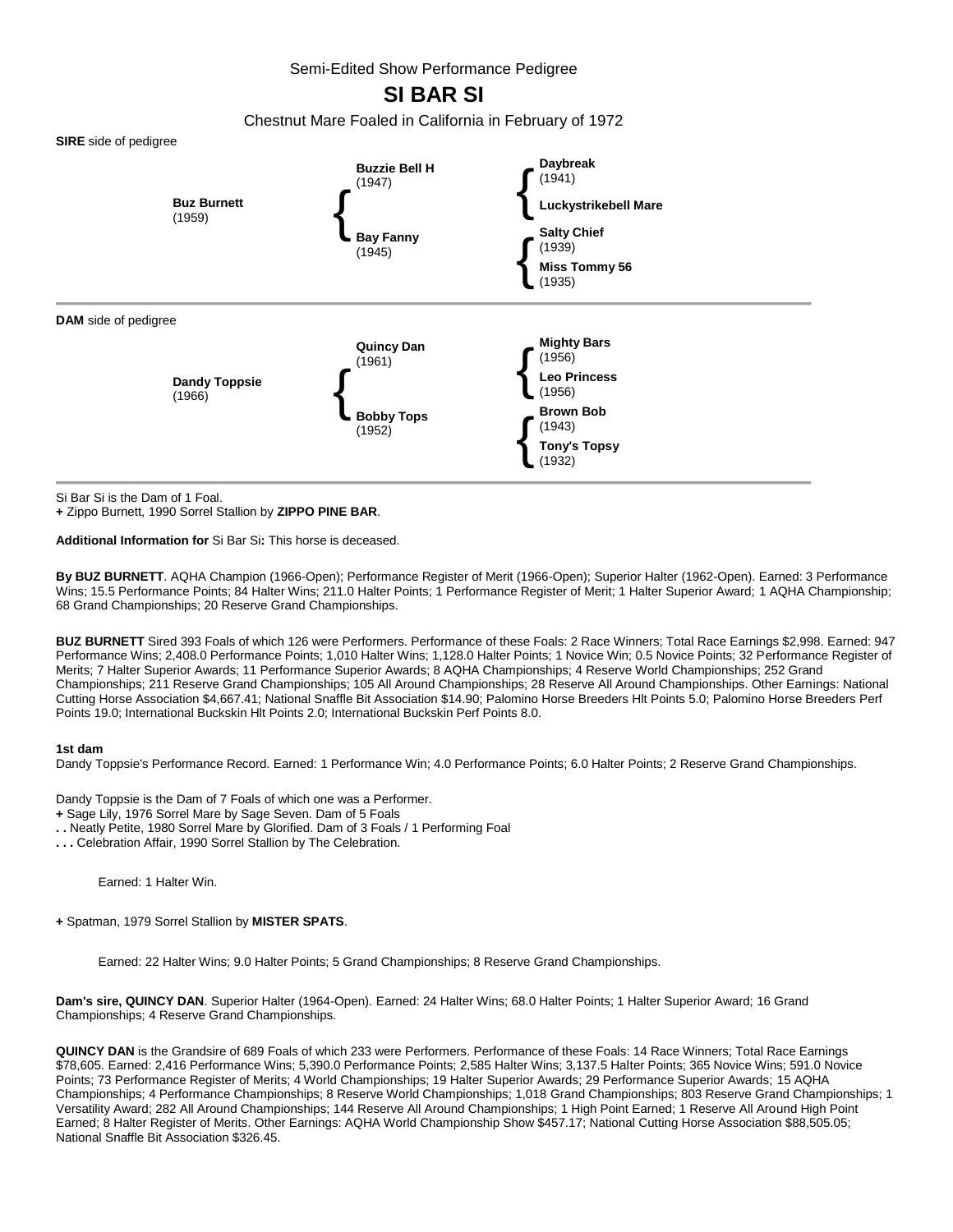Bobby Tops is the Dam of 12 Foals of which one was a Performer.

**+** Bobby Cobbler, 1958 Sorrel Mare by Cobbler. Dam of 2 Foals / 1 Performing Foal

**. .** Modoc Sue, 1965 Sorrel Mare by Poco Washoe.

Earned: 1 Performance Win; 1.0 Performance Points.

**. . . Bar Eleven Chex**, 1974 Sorrel Stallion by **KING FRITZ**.

Performance Register of Merit (1978-Open). Earned: 3 Performance Wins; 11.0 Performance Points; 1 Performance Register of Merit.

**. . .** Tucker Teardrop, 1977 Sorrel Mare by Doc Tom Tucker.

Earned: 2 Halter Wins; 5.0 Halter Points.

**+** Modoc Tops, 1961 Bay Mare by Poco Washoe. Dam of 11 Foals / 2 Performing Foals **. .** Modoc M Miss, 1970 Bay Mare by Venture Out.

Earned: 2.0 Performance Points.

**. .** Miss Bar Tops, 1974 Bay Mare by Jim Bar Araujo.

Earned: 1 Performance Win; 5.0 Performance Points.

## **. . .** Top This Heir, 1980 Bay Gelding by **SON AND HEIR**.

Earned: 1 Performance Win; 1.0 Performance Points; 9 Halter Wins; 1.0 Halter Points; 2 Novice Wins; 2 Reserve Grand Championships.

**. . .** Atomic Heir, 1982 Bay Stallion by **SON AND HEIR**.

Showed in 1 Show, but There were No Wins or Points Earned.

**. . .** Heir Hammer, 1983 Bay Gelding by **SON AND HEIR**.

Earned: 3 Performance Wins; 7.0 Performance Points.

**. . .** Top of Sierra, 1985 Bay Stallion by **SIERRA TE**.

Earned: 1.0 Performance Points; 2 Halter Wins; 1.0 Halter Points; 1 Reserve Grand Championship. Other Earnings: AQHA Incentive Fund \$64.29.

**+** Dandy Toppsie, 1966 Sorrel Mare by **QUINCY DAN**. See 1st Dam for Foals.

### **3rd dam**

Tony's Topsy is the Dam of 4 Foals of which one was a Performer. **+** The Jinx, 1945 Palomino Mare by Sun Down Joe.

Best Speed Index of 55.

- **. .** Fleet Waggoner, 1956 Palomino Stallion by Dun Waggoner.
- **. .** Sugar Cream, 1958 Palomino Mare by Dun Waggoner.

Showed in 1 Show, but There were No Wins or Points Earned. Earned: 1 All Around Championship.

**. .** Bones Duchess, 1960 Palomino Mare by Iron Duke. Dam of 8 Foals / 1 Performing Foal

**<sup>. . .</sup>** Dusty o' Grady, 1968 Palomino Gelding by Flash o' Grady.